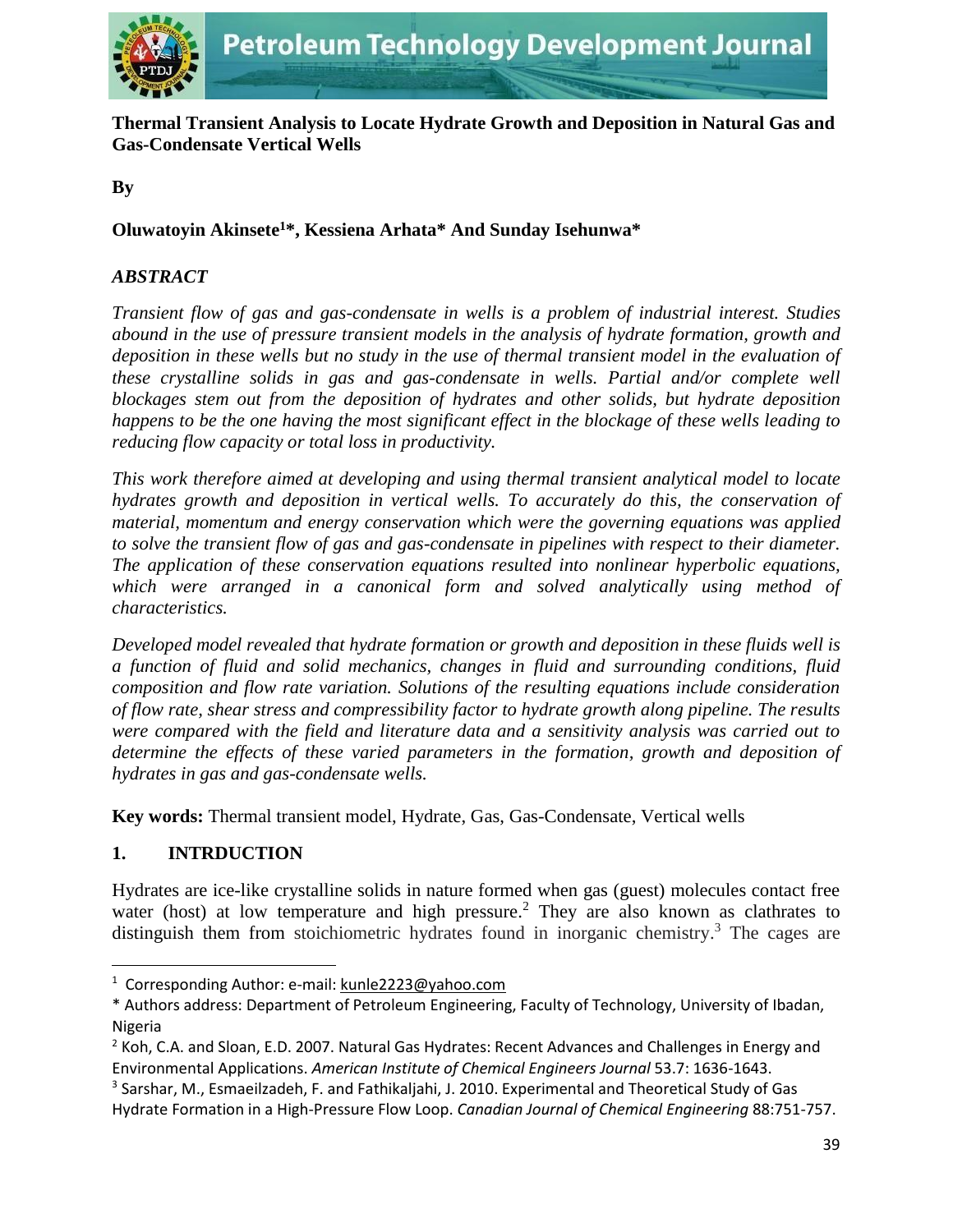stabilized by Van der Waals forces between the water molecules and the enclathrated guest molecule. The host molecules in crystal hydrate mostly water although other liquids such as Freon-12 can also serve as host molecules. Light hydrocarbons such as methane, ethane, e.t.c or compounds such as carbon dioxide and hydrogen sulfide makes up the guest molecules.

Von Stackelberg et al.,<sup>4</sup> in 1951 studied the hydrate structure using x-ray diffraction methods, their work along with works by Claussen<sup>5</sup> identified two hydrate structures, structure I and structure II. Ripmeester et al.,<sup>6</sup> in 1987 discovered a third type of hydrate structure, structure H using NMR technique (Fig. 1).



**Fig. 1**: Gas Hydrate Structure. Source: [\(https://en.m.wikipedia.org/wiki/clathrate\\_hydrate\)](https://en.m.wikipedia.org/wiki/clathrate_hydrate)

 $7.8$  put forward a theoretical and conceptual model to describe hydrate formation stages as nucleation, growth, agglomeration, and plugging on the basis of crystallization theories. In 2004, Sinquin et al.<sup>9</sup> showed that the condition favouring hydrate formation include high pressure (usually greater than 30 bar) and low temperature (usually less than  $20^{\circ}$ C) and is dependent on the fluid composition. Also the presence of hydrate formers such as  $C_nH_{2n+2}$ , n = 1-5, CO<sub>2</sub>, H<sub>2</sub>S, Freon 12 (dichlorodifluromethane), Ethylene, Acetylene, Propylene, Propyne, Cyclopropane, Cis-2-butene, iso-2-butene etc also enhance the formation of hydrates.

 $\overline{\phantom{a}}$ 

<sup>4</sup> Von Stackelberg, M. and Muller, H.R. 1951. On the Structure of Gas Hydrates. *Journal of Chemical Physics* 19: 13-19.

<sup>5</sup> Claussen, W.F. 1951. A Second Water Structure for Inert Gas Hydrates. *Journal of Chemical Physics* 19: 259.

<sup>6</sup> Ripmeester, J.A., Tse, J.S., Ratcliffe, C.I., and Powell, B.M. 1987. A New Clathrate Hydrate Structure. *Nature* 325:135.

<sup>7</sup> Sarshar, M., Esmaeilzadeh, F. and Fathikaljahi, J. *Op. Cit.*

<sup>8</sup> Zerpa, L.E., Aman, Z.M., Joshi, S.I., Sloan, E.D., Koh, C.A. and Sum, A.K. 2012. Predicting Hydrate Blockages in Oil, Gas and Water – Dominated Systems. *Offshore Technology Conference 23490.* Houston, Texas, USA, 30 April – 3 May.

<sup>&</sup>lt;sup>9</sup> Sinquin, A.1999, Palermo, T. and Peysson, Y. 2004. Rheological and Flow Properties of Gas Hydrate Suspensions. *Oil & Gas Science and Technology* – Rev. IFP 59.1: 41-51.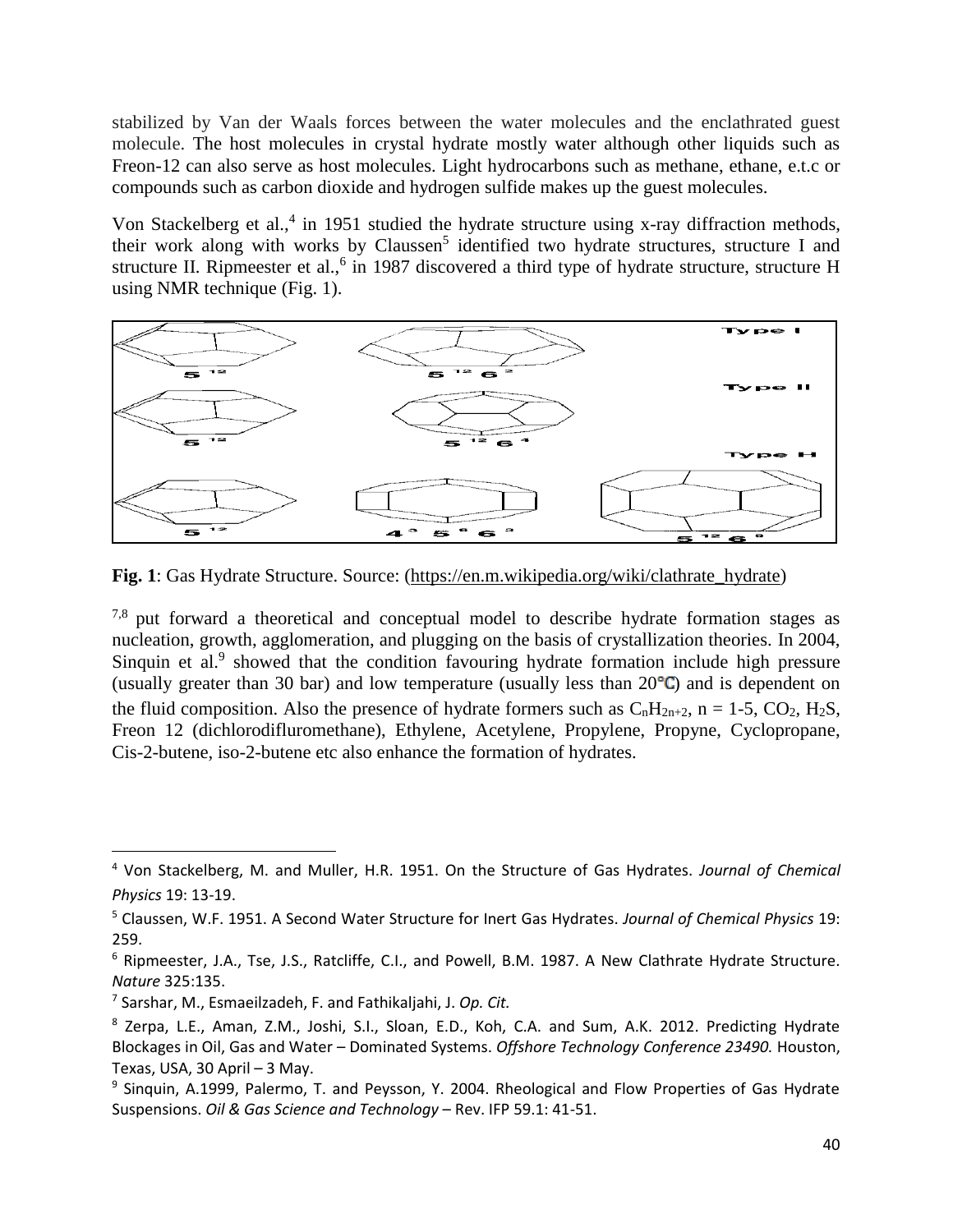Before now, studies<sup>10,11,12,13,14</sup> in the literature used pressure transient under isothermal condition in the analysis of hydrate formation tracking, location and deposition in pipelines. The primary thrust of this work was to develop a simple thermal transient analytical model to predict hydrate growth in natural gas pipeline systems. The developed model was used to: thoroughly check the behaviour of hydrate growth for different gas compositions, investigate the effects of flow rate, shear stress, compressibility factor (or Z-factor), and examine the influence of increasing temperature on the formation of gas hydrates. Akinsete and Isehunwa<sup>15</sup> in 2015 developed pressure transient analytical model using conservations of mass and momentum as the governing equations, their work showed the effects of different methane fraction component behaviour in natural gas stream to hydrate growth and blockage severity. They discovered that a simple analytical method can be used to resolve the nonlinear partial differential equation that describes the fluid flow problems in natural gas pipeline systems. This present work is an improvement on the study of Akinsete and Isehunwa<sup>16</sup> by including the conservation of energy to make the present work more robust and help examine the effect of temperature on the hydrate formation and deposition in gas and gas-condensate vertical wells.

#### **2. METHEMATICAL MODEL DEVELOPMENT**

The dynamics incorporated in the formation of these solid particles are governed by the single phase hydrodynamics equation developed from mass, momentum and energy conservations.

Mass Conservation Equation

 $\overline{\phantom{a}}$ 

$$
\frac{\partial \ell}{\partial t} + \frac{\partial \ell u}{\partial x} = 0
$$

Momentum Conservation Equation

$$
\frac{\partial(\ell u)}{\partial x} + \frac{\partial(\ell u^2 + p)}{\partial x} = \mathbf{q}
$$

<sup>10</sup> Hasan, A. R., Kouba, G. E. and Wang, X. 1996. Transient Analysis to Locate and Characterize Plugs in Gas Wells. Paper presented at 1996 Society of Petroleum Engineers (SPE) Annual Technical Conference and Exhibition, Colorado, USA.

<sup>11</sup> Adewunmi, M. A. Eltohami, E. S. and Ahmed, W. H. 2000. Pressure Transients across Constrictions. *Journal of Energy Resources Technology* 122: 34-41.

<sup>12</sup> Kwon, O., Ryou, S. and Sung, W. 2001. Numerical Modeling Study for the Analysis of Transient Flow Characteristics of Gas, Oil, Water and Hydrate Flow through a Pipeline. *Korean Journal of Chemical Engineering*, vol. 18, No. 1, pp. 88-93.

<sup>13</sup> Adeleke, N., Ifyokumbul, M. T. and Adewunmi, M. 2013. Blockage Detection and Characterization in Natural Gas Pipelines by Transient Pressure-Wave Reflection Analysis. *Society of Petroleum Journal Paper SPE 160926*, 355-365.

<sup>14</sup> Akinsete, O.O., and S.O. Isehunwa, 2015, Novel analytical model for predicting hydrate formation onset pressures in natural gas pipeline systems: *Journal of Characterization and Development of Novel Materials.*

<sup>15</sup> Akinsete, O.O., and S.O. Isehunwa, *Op. Cit.*

<sup>16</sup> Akinsete, O.O., and S.O. Isehunwa, *Op. Cit.*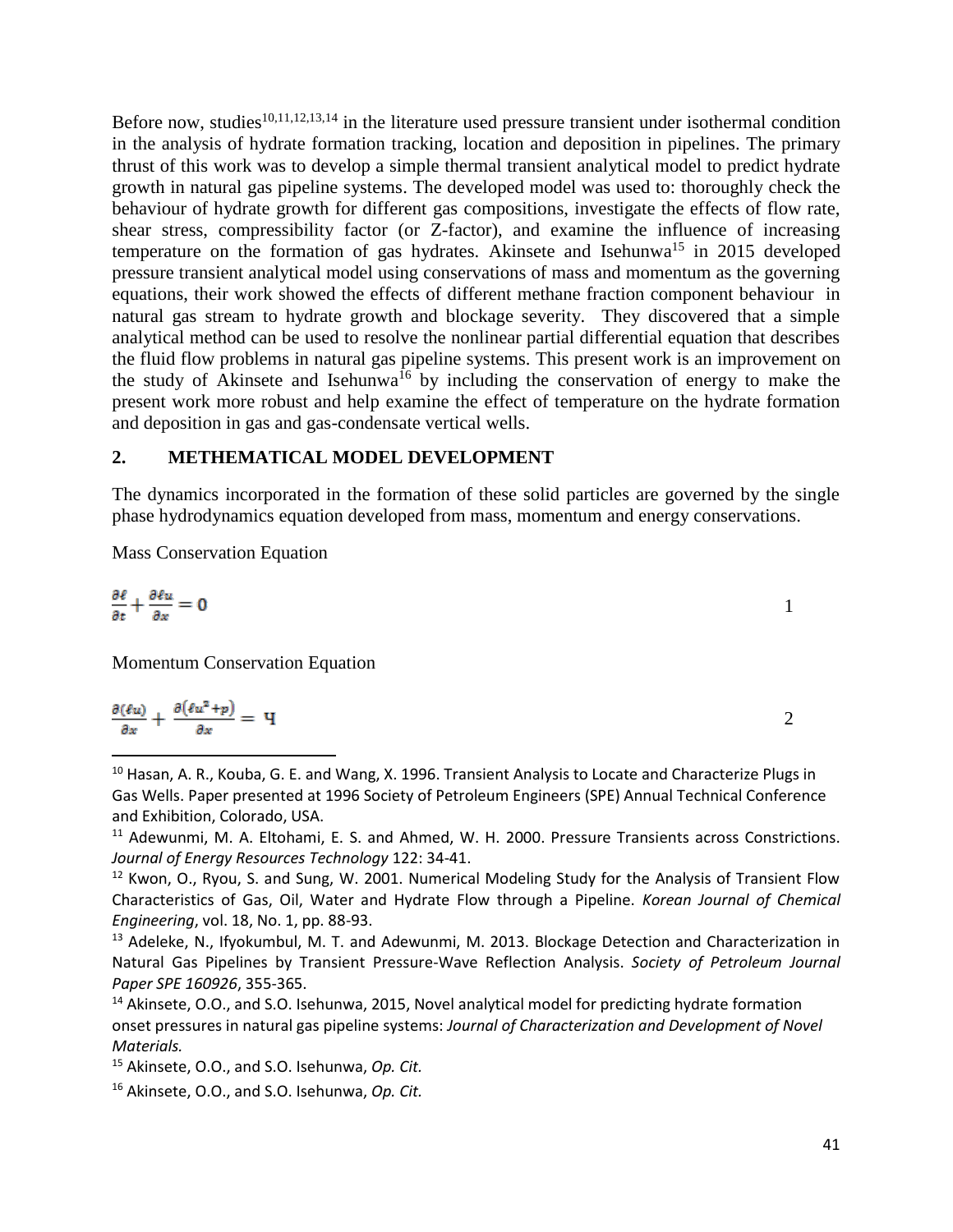Where  $\Psi = -\tau_D - \tau_R - \ell g \sin\theta$ 

Energy Conservation Equation

$$
\frac{\partial \tau \ell}{\partial t} + \frac{\partial \tau \ell u}{\partial x} = \beta \tag{3}
$$

Where,  $\beta = \frac{\ell g - \ell u g \sin \theta}{c}$ 

#### **Characteristic Method of Solution**

This work made use of the characteristic based solution method developed by the authors,  $17,18,19,20$  it was used in solving single phase flow problems. The system of governing equations written in canonical form is as follows:

$$
\frac{\partial \hat{U}}{\partial t} + \frac{\partial F}{\partial x} + D = 0
$$

In equation 4,  $\bar{U}$  is the vector of the composite variables, F contains all terms with a derivative with respect to the x-direction and D contains all other terms i.e.

$$
\widehat{U} = \begin{bmatrix} \alpha \ell \\ \alpha \ell u \\ \alpha \ell T \end{bmatrix} \qquad F = \begin{bmatrix} \alpha \ell u \\ \alpha \ell u^2 + \alpha p \\ \alpha \ell u T \end{bmatrix} \qquad D = \begin{bmatrix} 0 \\ 4 \\ \beta \end{bmatrix} \qquad 5
$$

In primitive form equation 4 becomes:

$$
\frac{\partial v}{\partial t} + \hat{A} \frac{\partial v}{\partial x} + \hat{C} = 0
$$

Where  $U = \begin{bmatrix} P \\ T \\ \vdots \end{bmatrix}$ 

 $\overline{\phantom{a}}$ 

<sup>17</sup> Thompson, K. W. 1990. Time-dependent boundary conditions for hyperbolic systems II. *Journal of Computational Physics* 89.2: 439-461.

<sup>&</sup>lt;sup>18</sup> Poinsot, T. J. and Lele, S. K. 1992. Boundary conditions for direct simulations of comprehensible viscous flows. *Journal of Computational Physics* 101: 104-129.

<sup>&</sup>lt;sup>19</sup> Adewunmi, M. A. Eltohami, E. S. and Solaja, A. 2003. Possible Detection of Multiple Blockages using Transients. *Journal of Energy Resources Technology* 125: 154-158.

<sup>20</sup> Akinsete, O.O., and S.O. Isehunwa, *Op. Cit.*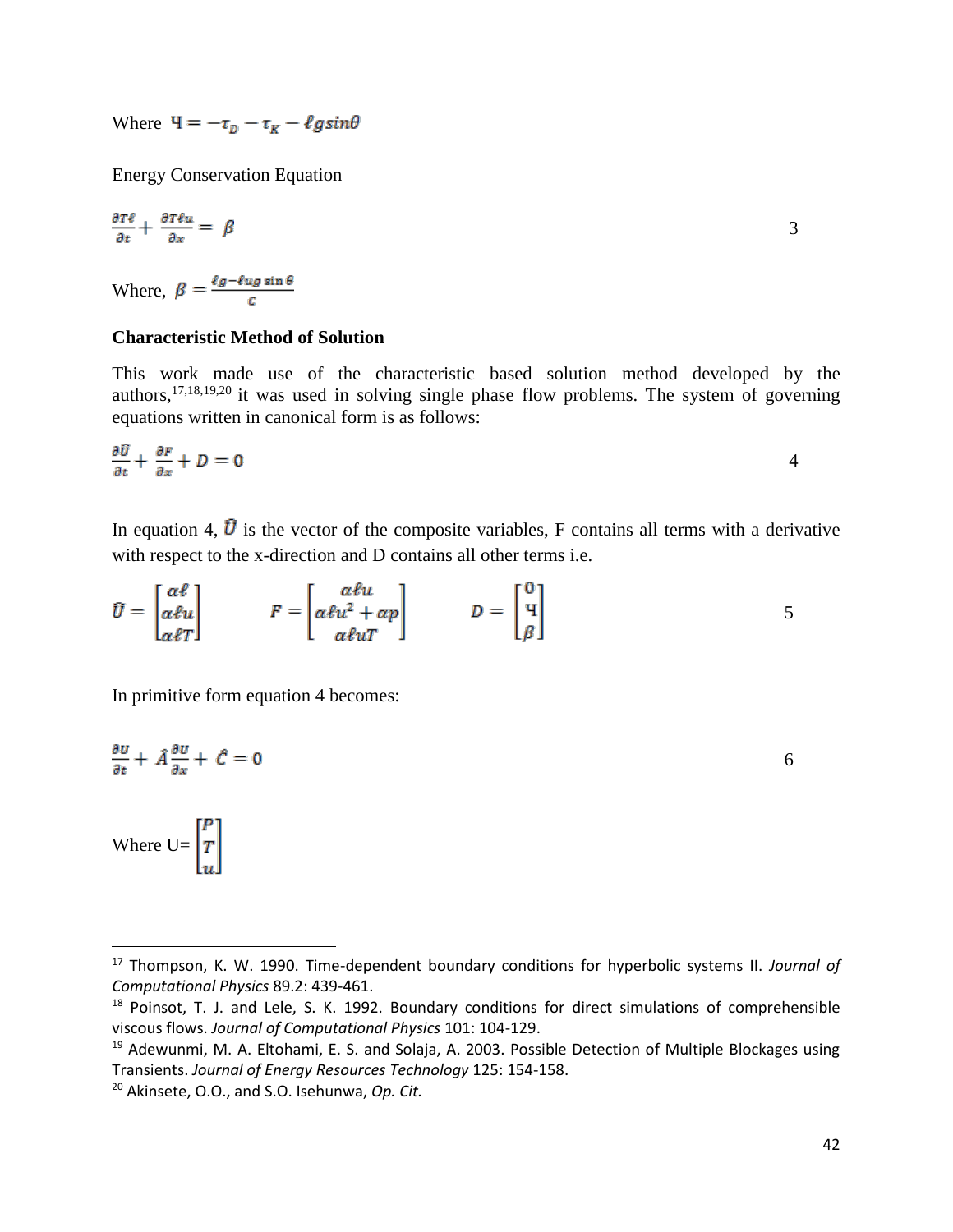Multiply equation 6 by transformation matrix J.

$$
J\frac{\partial U}{\partial t} + JA\frac{\partial U}{\partial x} + JC = 0
$$

Where J, a Jacobian matrix is given as:

$$
J = \begin{bmatrix} \alpha \frac{\partial \ell}{\partial P} & \alpha \frac{\partial \ell}{\partial T} & 0 \\ \alpha u \frac{\partial \ell}{\partial P} & \alpha u \frac{\partial \ell}{\partial T} & \alpha \ell \\ \alpha T \frac{\partial \ell}{\partial P} - \alpha \ell \frac{\partial T}{\partial P} & \alpha \ell + \alpha T \frac{\partial \ell}{\partial T} & 0 \end{bmatrix}
$$
 8

And the inverse of  $\boldsymbol{J}$  is givens as:

 $\overline{\phantom{a}}$ 

$$
J^{-1} = \begin{bmatrix} \left(\ell + \frac{\partial \ell}{\partial T}\right) / 2\alpha \ell \frac{\partial \ell}{\partial P} & 0 & -\frac{\partial \ell}{\partial T} / 2\alpha \ell \frac{\partial \ell}{\partial P} \\ \left(\ell \frac{\partial \tau}{\partial P} - \frac{\partial \ell}{\partial P}\right) / 2\alpha \ell \frac{\partial \ell}{\partial P} & 0 & 1 / 2\alpha \ell \\ -\frac{\mu}{\ell} \left(\alpha \ell \right) & 1 / (\alpha \ell) & 0 \end{bmatrix}
$$

Introducing time-dependent primitive boundary condition  $\boldsymbol{h}$  by Bjorhus<sup>21</sup>, we have:

$$
\frac{\partial v}{\partial t} + V\overline{h} + \check{C} = 0 \tag{10}
$$

Where  $V$  is the eigenvector equation which is given as:

$$
(\breve{A} - \lambda I)X = 0 \tag{11}
$$

Applying the mathematics of eigenvalue and eigenvector where  $\vec{x}$  is a non-trivial solution the equation 11 is given as:

$$
|\widetilde{A} - \lambda I| = 0
$$

 $21$  Bjorhus, M. 1995. The ODE formulation of hyperbolic PDEs discretized by the spectral collocation method. *SIAM Journal on Scientific Computing,* 16,542-557.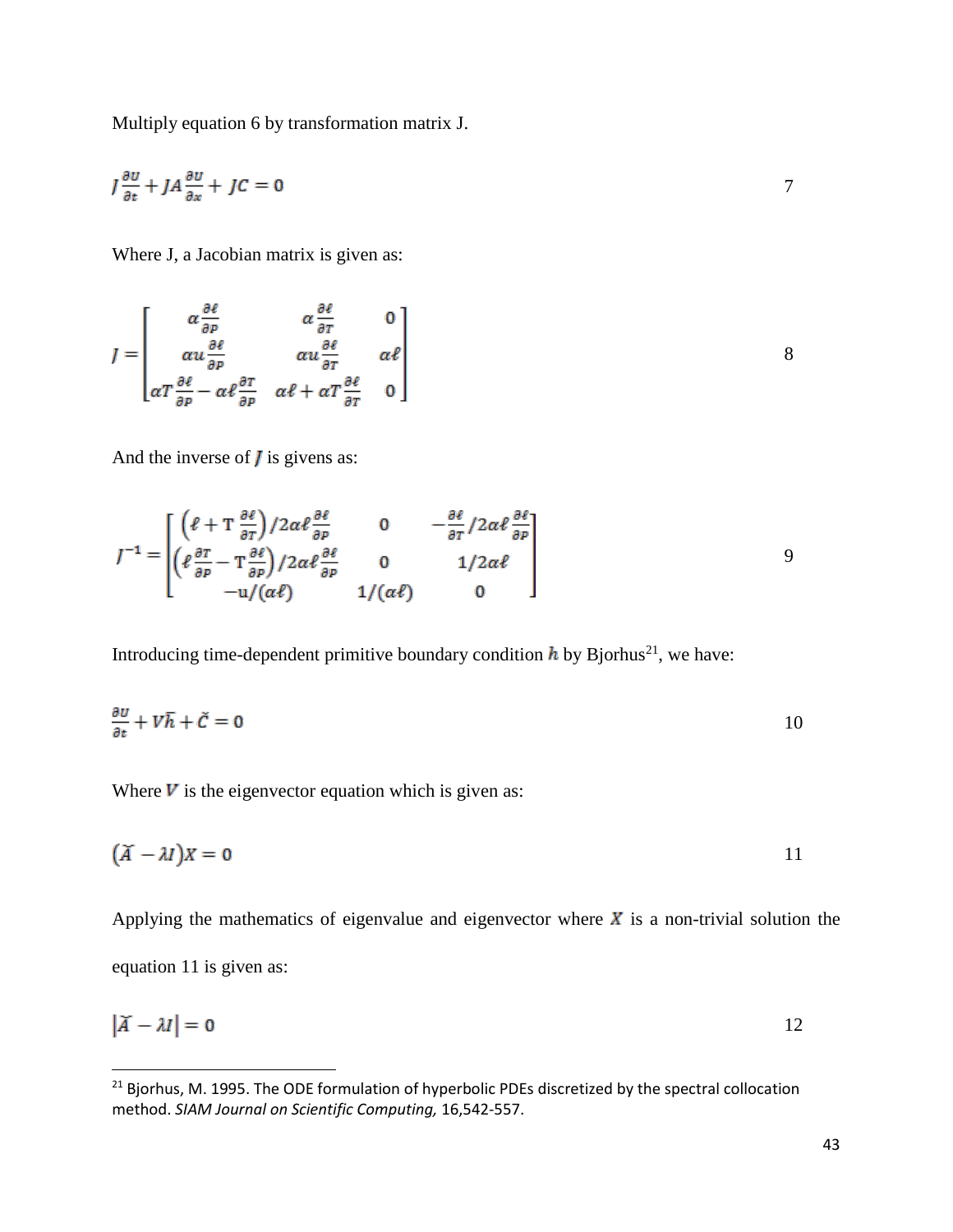Where I is the identity matrix which is taken to be the same size as  $\widetilde{A}$ . The matrix  $\widetilde{A}$  is given as:

$$
\tilde{A} = \begin{bmatrix} \frac{\left(\mathbf{u}\mathbf{T}\left(1+\frac{\partial \ell}{\partial T}\right)\right)}{2\ell} & 0 & \frac{\ell}{2\frac{\partial \ell}{\partial P}}\\ 0 & u & \frac{\left(\ell\frac{\partial T}{\partial P} + 2\mathbf{T}\frac{\partial \ell}{\partial P}\right)}{2\frac{\partial \ell}{\partial P}}\\ \frac{1}{\ell} & \frac{\frac{\partial P}{\partial T}}{\ell} & u \end{bmatrix}
$$
13

The characteristic velocity which is also the eigenvalue is given as:

$$
\lambda_1 = c - u, \quad \lambda_2 = u, \quad \lambda_3 = c + u \tag{14}
$$

The eigenvector matrix is given as:

$$
V = \begin{bmatrix} -\frac{(\ell c)}{2} & -\frac{\partial P}{\partial T} & \frac{(\ell c)}{2} \\ -\frac{\ell c \frac{\partial T}{\partial P}}{2} & 1 & \frac{\ell c \frac{\partial T}{\partial P}}{2} \\ 1 & 0 & 1 \end{bmatrix}
$$
 15

In matrix form where  $c = 0$ , the equation 10 is given as:

$$
\frac{\partial}{\partial t} \begin{bmatrix} P \\ T \\ u \end{bmatrix} + \begin{bmatrix} -\frac{\left(\ell \frac{2}{\sqrt{\partial P}}\right)}{2\frac{\partial F}{\partial P}} & -\frac{\partial P}{\partial T} & \frac{\left(\ell \frac{2}{\sqrt{\partial P}}\right)}{2\frac{\partial F}{\partial P}} \\ -\frac{\ell \frac{\partial T}{\partial P} \sqrt{\frac{\partial F}{\partial P}}}{2\frac{\partial F}{\partial P}} & 1 & \frac{\ell \frac{\partial T}{\partial P} \sqrt{\frac{\partial F}{\partial P}}}{2\frac{\partial F}{\partial P}} \\ 1 & 0 & 1 \end{bmatrix} \begin{bmatrix} \overline{h}_1 \\ \overline{h}_2 \\ \overline{h}_3 \end{bmatrix} = 0
$$

Expanding the equation 16 and solving for  $\bar{h}_1$ ,  $\bar{h}_2$ , and  $\bar{h}_3$  we have:

$$
\frac{\partial P}{\partial t} - \frac{\left(\ell \sqrt[2]{\frac{\partial \ell}{\partial P}}\right)}{2\frac{\partial \ell}{\partial P}} \overline{h}_1 - \frac{\partial P}{\partial T} \overline{h}_2 + \frac{\left(\ell^2 \sqrt[2]{\frac{\partial \ell}{\partial P}}\right)}{2\frac{\partial \ell}{\partial P}} \overline{h}_3 = 0
$$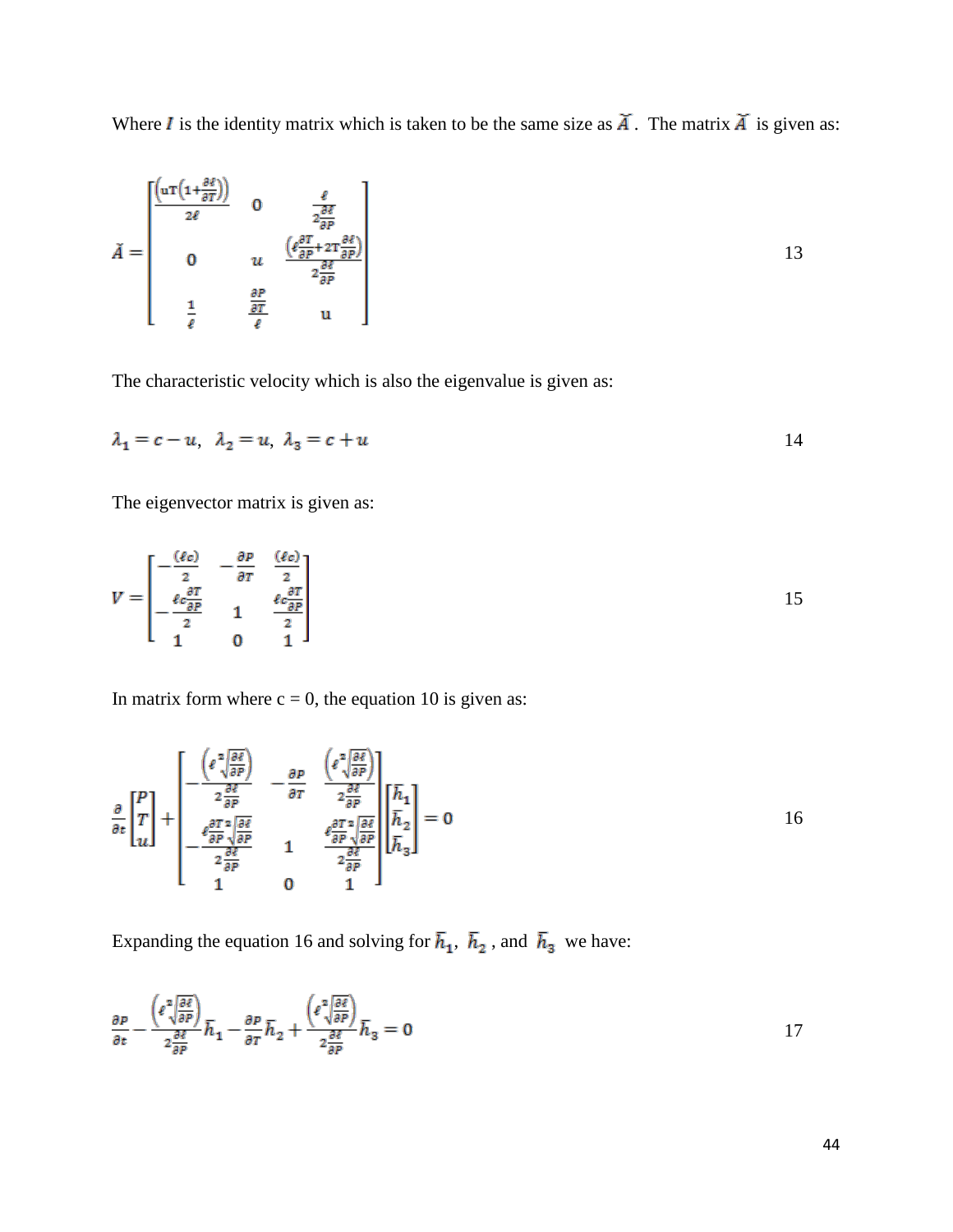$$
\bar{h}_1 = \left(\frac{-\left(\sqrt[2]{\frac{\partial \ell}{\partial P}} - u \frac{\partial \ell}{\partial P}\right)}{\frac{\partial \ell}{\partial P}}\right) \left(-\frac{\frac{\partial \ell}{\partial P}}{\ell \sqrt[2]{\frac{\partial \ell}{\partial P}}} + 4\ell^2 \sqrt{\frac{\partial \ell}{\partial P}}\right) \frac{\partial P}{\partial x} + \left(\frac{-\left(\sqrt[2]{\frac{\partial \ell}{\partial P}} - u \frac{\partial \ell}{\partial P}\right)}{\frac{\partial \ell}{\partial P}}\right) \left(-\frac{\frac{\partial \ell}{\partial T}}{\ell \sqrt[2]{\frac{\partial \ell}{\partial P}}} + 4\ell^2 \sqrt{\frac{\partial \ell}{\partial P}}\right) \frac{\partial T}{\partial x} + \frac{1}{2} \frac{\partial \ell^2}{\partial P} \left(-\frac{\ell^2 \sqrt[2]{\frac{\partial \ell}{\partial P}} - u \frac{\partial \ell}{\partial P}}{\frac{\partial \ell}{\partial P}}\right) \frac{\partial T}{\partial x} + \frac{1}{2} \frac{\partial \ell^2}{\partial P} \left(-\frac{\ell^2 \sqrt[2]{\frac{\partial \ell}{\partial P}} - u \frac{\partial \ell}{\partial P}}{\frac{\partial \ell}{\partial P}}\right)
$$

$$
\bar{h}_2 = \frac{\ell \frac{\partial u \partial T}{\partial t} \frac{\partial \ell}{\partial P}}{2 \frac{\partial \ell}{\partial P}} - \frac{\partial T}{\partial t} + \frac{\ell \frac{\partial T}{\partial P} \frac{\partial \ell}{\partial P}}{2 \frac{\partial \ell}{\partial P}} \bar{h}_1
$$
\n(19)

$$
\bar{h}_3 = -\frac{\partial u}{\partial t} - \bar{h}_1 \tag{20}
$$

Substituting the values of  $\bar{h}_1$ ,  $\bar{h}_2$ , and  $\bar{h}_3$  into equation 17 gives:

$$
2 \frac{\partial P}{\partial t} - \frac{\left(\ell \frac{\partial u}{\partial t} \frac{\partial \ell}{\partial P}\right)}{\frac{\partial \ell}{\partial P}} -
$$
\n
$$
2 \frac{\left(\ell \frac{\partial \ell \partial \ell}{\partial P} \frac{\partial \ell}{\partial P}\right)}{\frac{\partial \ell \partial P}{\partial P}} \left(\left(\frac{-\left(\frac{2}{\sqrt{\frac{\partial \ell}{\partial P}} - u \frac{\partial \ell}{\partial P}}\right)}{\frac{\partial \ell}{\partial P}}\right) \left(-\frac{\frac{\partial \ell}{\partial P}}{\ell \sqrt{\frac{\partial \ell}{\partial P}}} + 4\ell^2 \sqrt{\frac{\partial \ell}{\partial P}}\right) \frac{\partial P}{\partial x} + \left(\frac{-\left(\frac{2}{\sqrt{\frac{\partial \ell}{\partial P}} - u \frac{\partial \ell}{\partial P}}\right)}{\frac{\partial \ell}{\partial P}}\right) \left(-\frac{\frac{\partial \ell}{\partial T}}{\ell^2 \sqrt{\frac{\partial \ell}{\partial P}}} + 4\ell^2 \sqrt{\frac{\partial \ell}{\partial P}}\right) \frac{\partial T}{\partial x} +
$$
\n
$$
\frac{1}{2} \frac{\partial u}{\partial x} \left(\frac{-\left(\frac{2}{\sqrt{\frac{\partial \ell}{\partial P}} - u \frac{\partial \ell}{\partial P}}\right)}{\frac{\partial \ell}{\partial P}}\right) = 0
$$

Introducing the acoustic speed of sound equation (22) to equation (21)

$$
c^2 = \frac{P}{\ell} = \frac{ZRT}{M}
$$

Gives: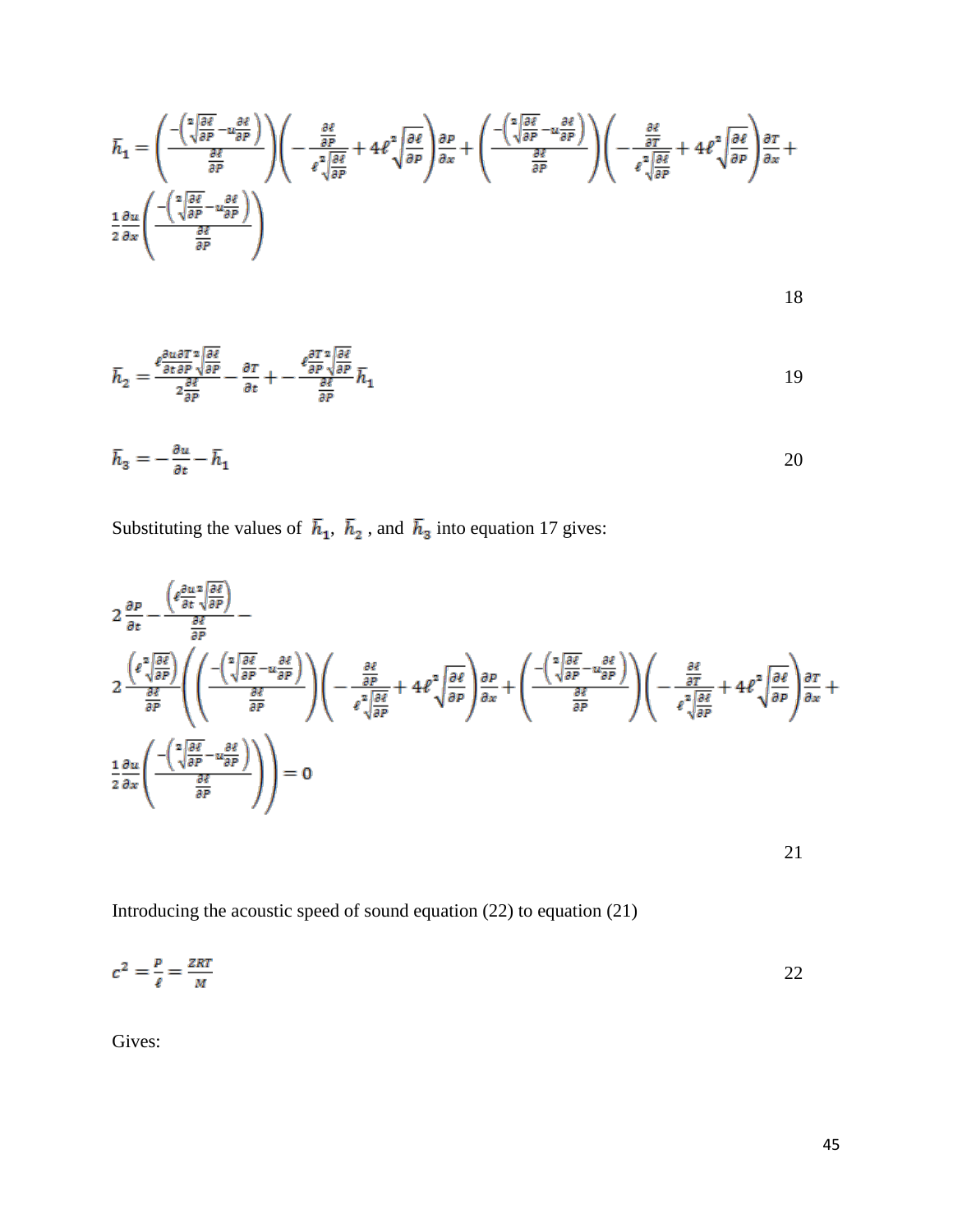$$
2\frac{\partial P}{\partial t} - \ell u \frac{\partial u}{\partial t} + (8\ell^2 c - 8\ell^2 u + 4u - 4c) \frac{\partial P}{\partial x} + (8\ell^2 c - 8\ell^2 u) \frac{\partial T}{\partial x} + (2\ell u c - 2\ell c^2) \frac{\partial u}{\partial x} = 0
$$
\n
$$
23
$$

Comparing the constant terms in equations 4 and 7, gives:

$$
\frac{\partial v}{\partial x} = \mathbf{F}^{-1} \mathbf{D} \tag{24}
$$

This is represented in matrix form as:

$$
\begin{bmatrix}\n\frac{\partial P}{\partial x} \\
\frac{\partial T}{\partial x} \\
\frac{\partial u}{\partial x}\n\end{bmatrix} = \frac{1}{\epsilon} \begin{bmatrix}\n\alpha^2 \ell^2 u \mathbf{H} + \alpha^2 \ell \beta \left( u^2 \frac{\partial \ell}{\partial \tau} - \frac{\partial P}{\partial \tau} \right) \\
\alpha^2 \ell^2 u \mathbf{H} \frac{\partial T}{\partial \rho} + \alpha^2 \ell \beta \left( 1 - \frac{u^2}{c^2} \right) \\
-\frac{2\alpha^2 \ell u^2}{c^2} \mathbf{H}\n\end{bmatrix}
$$
\n(25)

Expanding results in:

$$
\epsilon \frac{\partial \tau}{\partial x} = \alpha^2 \ell^2 u \frac{\partial \tau}{\partial p} (\tau + \alpha \ell g \sin \theta) + \alpha^2 \ell \left( \frac{\alpha \ell g - \alpha \ell u g \sin \theta}{k} \right) \left( 1 - \frac{u^2}{c^2} \right) \tag{26}
$$

Where  $\in$  is |\\pi | and is given as:

$$
\epsilon = 2\alpha^3 \ell^2 u \left(1 - \frac{u^2}{c^2}\right) \tag{27}
$$

Let the specific heat be represented by k, hence;

$$
H = \tau + \alpha \ell g \sin \theta \ , \ \ \beta = \frac{\alpha \ell g - \alpha \ell u g \sin \theta}{k} \ \text{ and } \ \tau = \frac{f \alpha \ell u^2}{2D}
$$

Substituting equation 27 into equation 26 and rearranging, gives hydrate volume fraction equation 28

$$
\alpha = \frac{\ell^2 u \tau (r_{out} - r_{in})/(p_{out} - p_{in}) \ell}{\left(2\ell^2 u \tau \left(1 - \frac{u^2}{c^2}\right) - \ell L \left(\frac{\ell g - \ell u g \sin \theta}{k}\right) \left(1 - \frac{u^2}{c^2}\right) - \ell^3 u g L \sin \theta \left(r_{out} - r_{in}\right)/(p_{out} - p_{in})\right)}
$$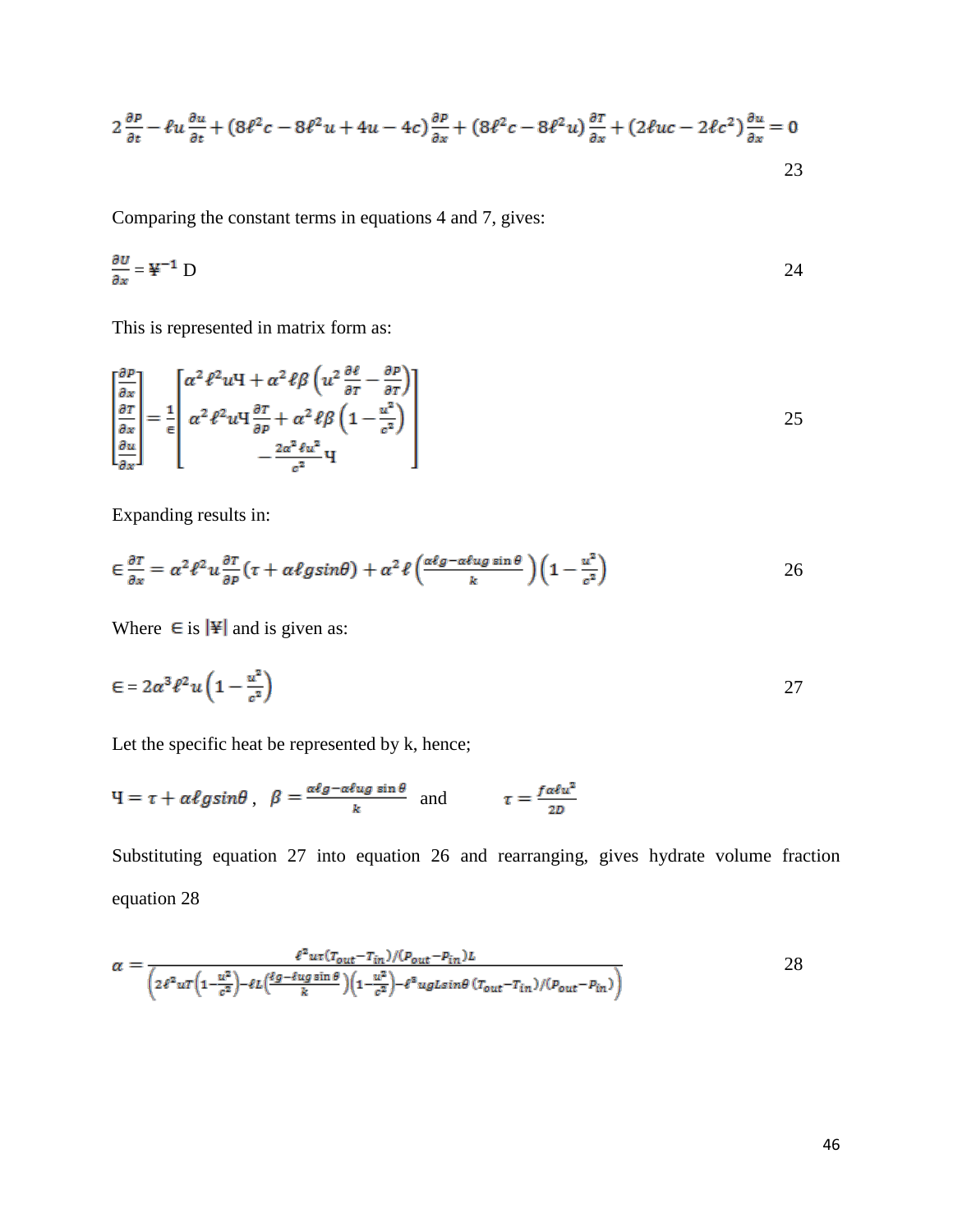The hydrate volume fraction equation 28 is a function of fluid and solid mechanics, changes in fluid and surrounding conditions, fluid composition and flow rate variation. The equation was used to determine the effect of temperature, shear stress, flow rate, and gas deviation factor on hydrate formation and deposition in pipelines. Field and literature physical and compositional data were used in the analysis.

## **3. RESULTS AND DISCUSSION**

Dry gas and gas-condensate samples of specific gravity of  $0.60\pm0.01$  and  $0.62\pm0.01$  respectively and methane fractions of  $0.90\pm0.01$  and  $0.80\pm0.05$  for dry gas and gas-condensate respectively were used.

### **Effect of Temperature**

Table 1 shows how hydrate formation for both field and literature data decreases with increasing temperature.

| Temperature $(^{\circ}C)$ | Hydrate Growth $(\AA)$ |           |              |              |              |
|---------------------------|------------------------|-----------|--------------|--------------|--------------|
|                           | Dry Gas A              | Dry Gas B | Gas-         | Gas-         | Gas-         |
|                           |                        |           | Condensate A | Condensate B | Condensate C |
| $-10.5$                   | 1.784                  | 1.790     | 1.821        | 2.123        | 3.446        |
| $-5.8$                    | 1.419                  | 1.423     | 1.444        | 1.631        | 2.331        |
| $-0.4$                    | 1.108                  | 1.111     | 1.123        | 1.236        | 1.612        |
| 8.3                       | 0.752                  | 0.753     | 0.759        | 0.812        | 0.968        |
| 25.6                      | 0.324                  | 0.324     | 0.326        | 0.337        | 0.367        |
| 35.8                      | 0.163                  | 0.163     | 0.164        | 0.167        | 0.177        |

| Table 1: Temperature effect on hydrate growth. |  |
|------------------------------------------------|--|
|------------------------------------------------|--|

At pipeline length of 1000miles, an increase in temperature from -10.5, -5.8, -0.4, 8.3, 25.6, to 35.8 ˚C, led to a corresponding decrease in hydrate growth of 1.783511, 1.419403, 1.107556, 0.751572, 0.323929, and 0.163174  $\AA$  for dry gas and that of others are shown in the table. Figure 2 goes further to show that increasing temperature leads to decreasing hydrate formation.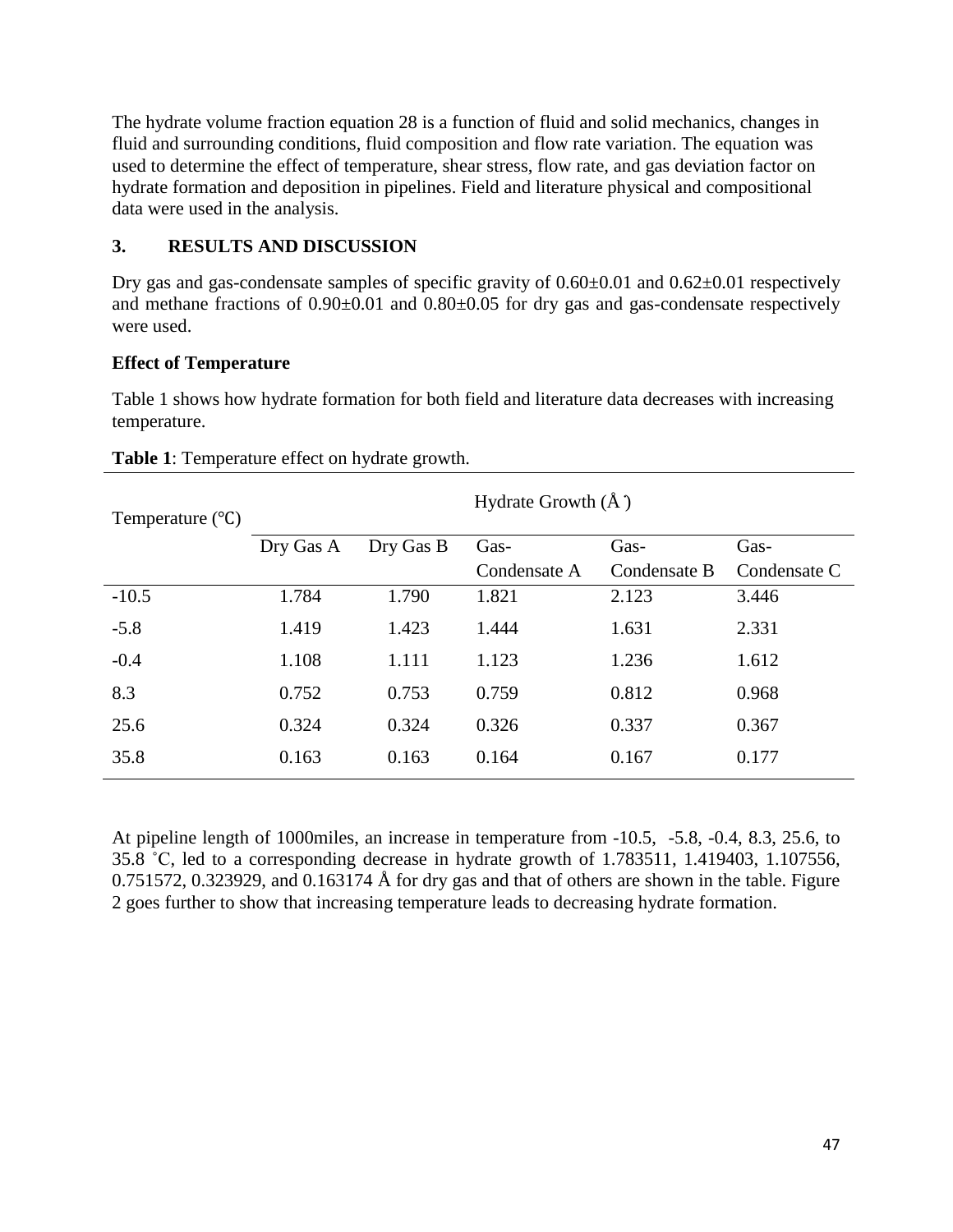

**Figure 2**. Hydrate growth vs temperature for different gas component.

### **Effect of flow rate.**

Flow rate was varied in the model while keeping other parameters constant to determine the effect of it on hydrate growth. It was seen that at a low temperature of -10.5 ˚C, flow rate was increased from 1.981e8scf to 2.214e8scf and these led to a decrease in hydrate growth from 1.76223 to 1.148993 Å at pipeline length of 1000mm. the result are seen in Table 2 and Figure 3 gives a picture of the decrease in the hydrate growth at 1000miles.

| Temperature °C |       | Flow Rate (MMscf) |       |       |  |
|----------------|-------|-------------------|-------|-------|--|
|                | 198.1 | 221.4             | 252.3 | 274.7 |  |
| $-10.5$        | 1.800 | 1.162             | 0.871 | 0.769 |  |
| $-5.8$         | 1.426 | 0.987             | 0.766 | 0.684 |  |
| 8.3            | 0.750 | 0.597             | 0.501 | 0.461 |  |
| 35.8           | 0.162 | 0.148             | 0.137 | 0.132 |  |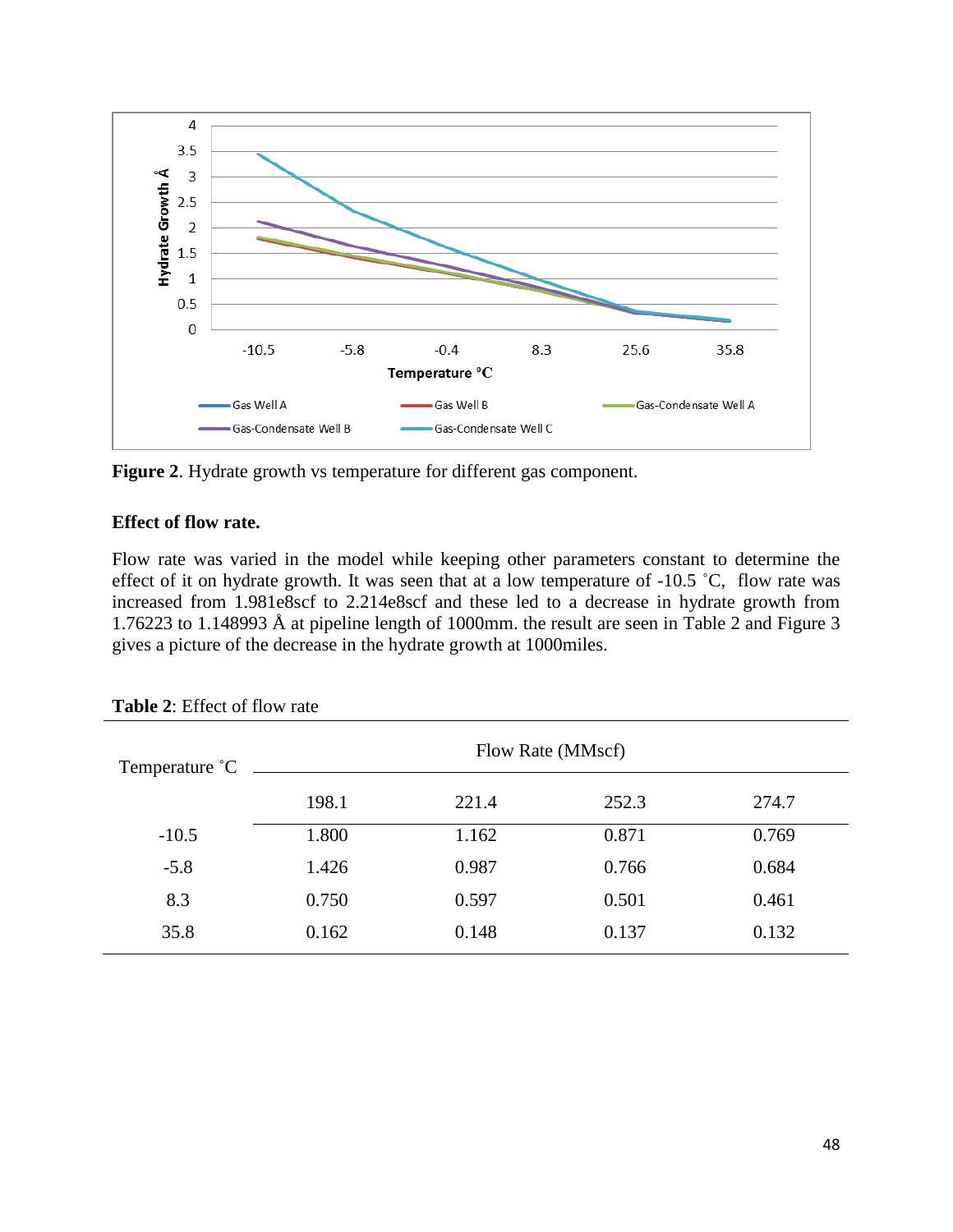

**Figure 3.** Hydrate thickness vs Flow rate for Niger Delta dry gas A

### **Effect of Shear Stress.**

Table 3 shows the growth of gas hydrate along a 1000mm pipeline length at varying shear stress for Niger delta Dry-Gas A compositional data at low temperature of -10.5 ˚C. It can be seen that as the shear stress was increased from 2.982psi to 5.5352psi the hydrate growth also increased from 0.695515 to 0.755924 Å. This is clearly shown in Figure 4, were hydrate growth increases with increase in shear stress.

| Temperature °C |       | Shear Stress (psi) |       |       |  |
|----------------|-------|--------------------|-------|-------|--|
|                | 2.982 | 3.241              | 4.426 | 5.523 |  |
| $-10.5$        | 0.696 | 0.756              | 1.032 | 1.288 |  |
| $-5.8$         | 0.554 | 0.602              | 0.822 | 1.025 |  |
| 8.3            | 0.293 | 0.319              | 0.435 | 0.543 |  |
| 35.8           | 0.064 | 0.069              | 0.094 | 0.118 |  |

| <b>Table 3:</b> Effect of shear stress |  |  |  |
|----------------------------------------|--|--|--|
|----------------------------------------|--|--|--|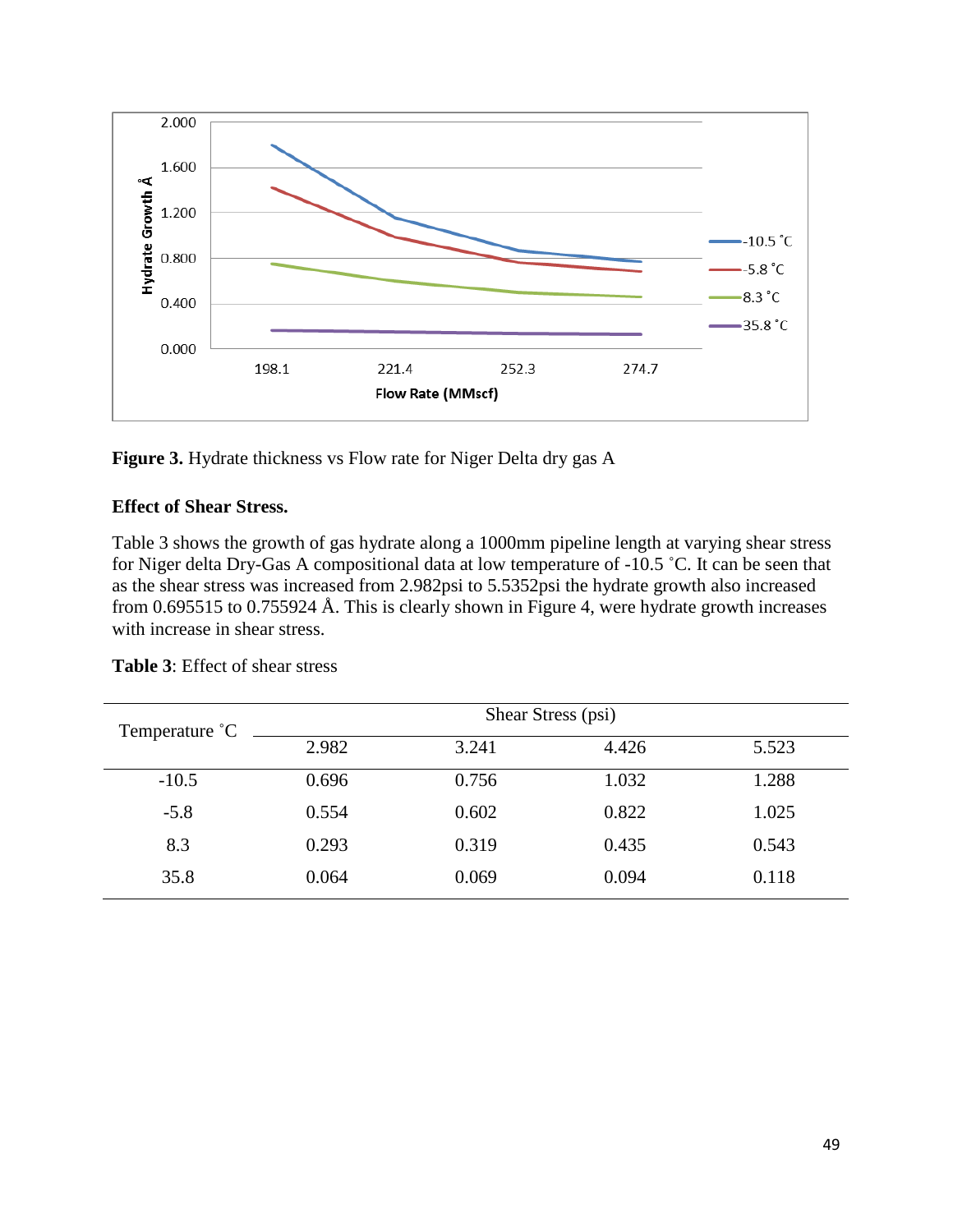



#### **Effect of Gas Deviation Factor (or Z-factor)**

Gas deviation factor also known as compressibility factor (Z-factor) which is a function of both absolute temperature and absolute pressure for gas composition was varied to determine the effect on the solid hydrate formation. Table 4 shows the growth of gas hydrate along a 1000mm pipeline length at varying Z-factor. Figure 5 shows that as gas deviation factor is varied from 0.684 to 0.767, the solid hydrate fraction is decreased from 2.054927 to 1.248289 Å at temperature of -10.5 ˚C.

| Temperature °C |       | Z-Factor |       |       |
|----------------|-------|----------|-------|-------|
|                | 0.684 | 0.767    | 0.823 | 0.942 |
| $-10.5$        | 2.587 | 1.762    | 1.495 | 1.184 |
| $-5.8$         | 0.729 | 0.681    | 0.656 | 0.618 |
| 8.3            | 0.483 | 0.460    | 0.448 | 0.428 |
| 35.8           | 0.135 | 0.132    | 0.130 | 0.128 |

#### **Table 4**: Effect of Z-Factor